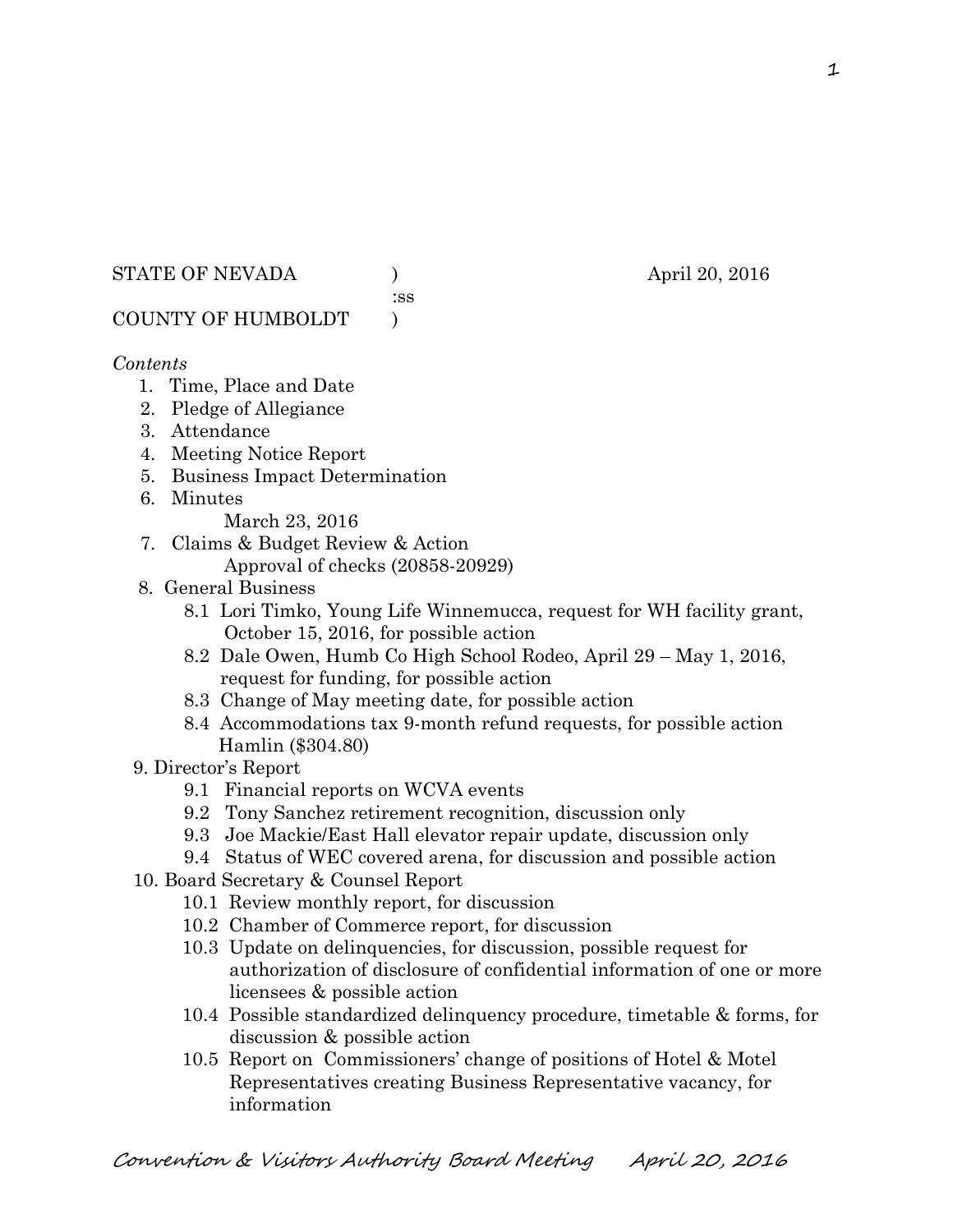- 10.6 Possible recommendation for Business Representative vacancy & possible report to County Administrator, for discussion
- 10.7 Possible election to fill vacancy in Treasurer position, for discussion & possible action
- 10.8 Update on Joe Mackie/East Hall parking deck repair project, for discussion
- 10.9 Possible update on Intersection Beautification, Winnemucca Recreation project, Winnemucca Arts Center & Visitor Center, Events Complex riding arena, for discussion & possible action
- 11. Board Administrator
	- 11.1 March Financial reports
	- 11.2 Room tax audit report
- 12. Other Reports
- 13. Next Meeting Date
- 14. Adjournment

## **MINUTES, APRIL 20, 2016**

**1. Time, Place and Date.** The Winnemucca Convention and Visitors Authority met in regular session in full conformity with the law at the Winnemucca Convention Center, West Hall, Winnemucca, Nevada at 4:00 pm on Wednesday, April 20, 2016 with Chairman Terry Boyle presiding.

## **2. Pledge of Allegiance.**

**3. Attendance.** *Convention and Visitors Authority Board Officials Present:*  Terry Boyle Chairman and Motel Representative Herb Ross Vice Chairman and Hotel Representative Jim Billingsley City Representative Ron Cerri County Representative Bill Macdonald Secretary and Counsel Kendall Swensen Board Administrator

*Convention and Visitors Authority Board Officials Absent:*  Position Vacant Business Representative

*Staff Members Present:*  Kim Petersen Director Shelly Noble Administrative Clerk

*Staff Members Absent:*  None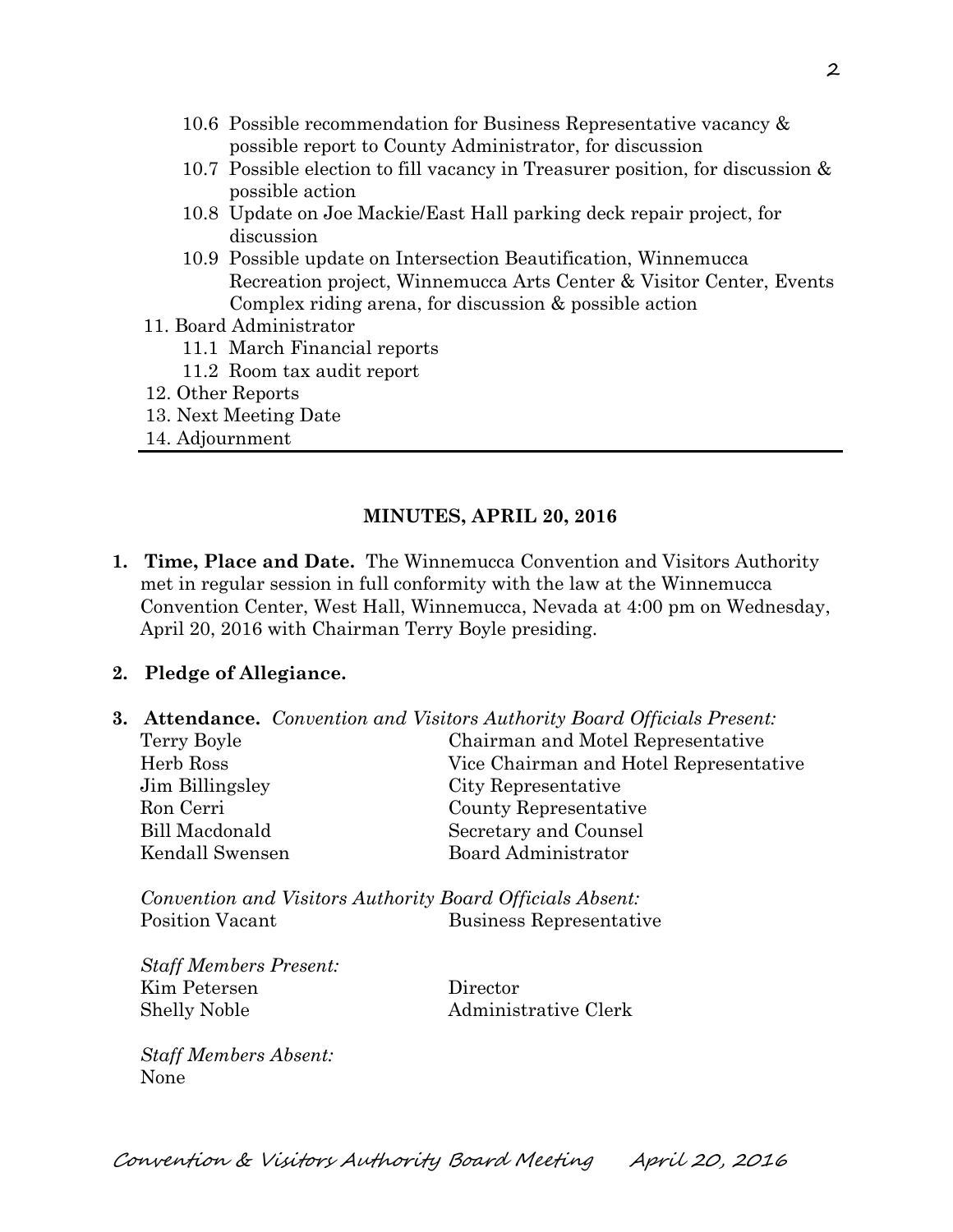- *Others Present:*  Lori Timko Young Life Mike Timko Young Life Jonathan Green Young Life Maria Soto Young Life Celeste Arellono Young Life Sean Mentaberry Humb Co Rodeo Club Other Rodeo Club members
	-

## **4. Meeting Notice Report.**

Chairman Boyle reported that notice, including meeting agenda, was posted by Shelly Noble by 9:00 am Friday, April 15, 2016 at Humboldt County Library, Court House, Post Office, City Hall and Convention Center West Hall. No persons have requested mailed notice during the past six months.

**5. Business Impact Determination.** After review of the April 20, 2016 agenda, and report by Counsel that he saw nothing in the Agenda requiring a business economic impact study or statement, *Jim Billingsley made a motion that no proposed agenda item is likely to impose a direct and significant economic burden on a business or directly restrict formation, operation, or expansion of a business. The motion carried, 4-0.* 

## **6. Minutes.**

Prior meeting minutes of March 23, 2016. *Jim Billingsley made a motion to accept the minutes of the March 23, 2016 meeting. Motion carried, 3-0.* Ron Cerri abstained because he was not present at that meeting.

**7. Claims.** The following claims were submitted for payment and approved on April 20, 2016:

| <b>BANK ACCOUNT</b> | <b>CHECK NUMBERS</b> | <b>AMOUNT</b> |
|---------------------|----------------------|---------------|
| Nevada State Bank   | 20858-20929          | \$211,353.02  |

*Herb Ross made a motion to approve all claims as submitted. The motion carried, 4-0.* 

## **8. General Business.**

## **8.1 Lori Timko, Young Life Winnemucca, request for WH facility grant, October 15, 2016, for possible action**

This request is for their second annual fundraising banquet. Funds are used to send kids to camp and provide other faith-based activities for area youth. Previously it was open only to high school age students but this past year a junior high age group was started up locally and is open to all young people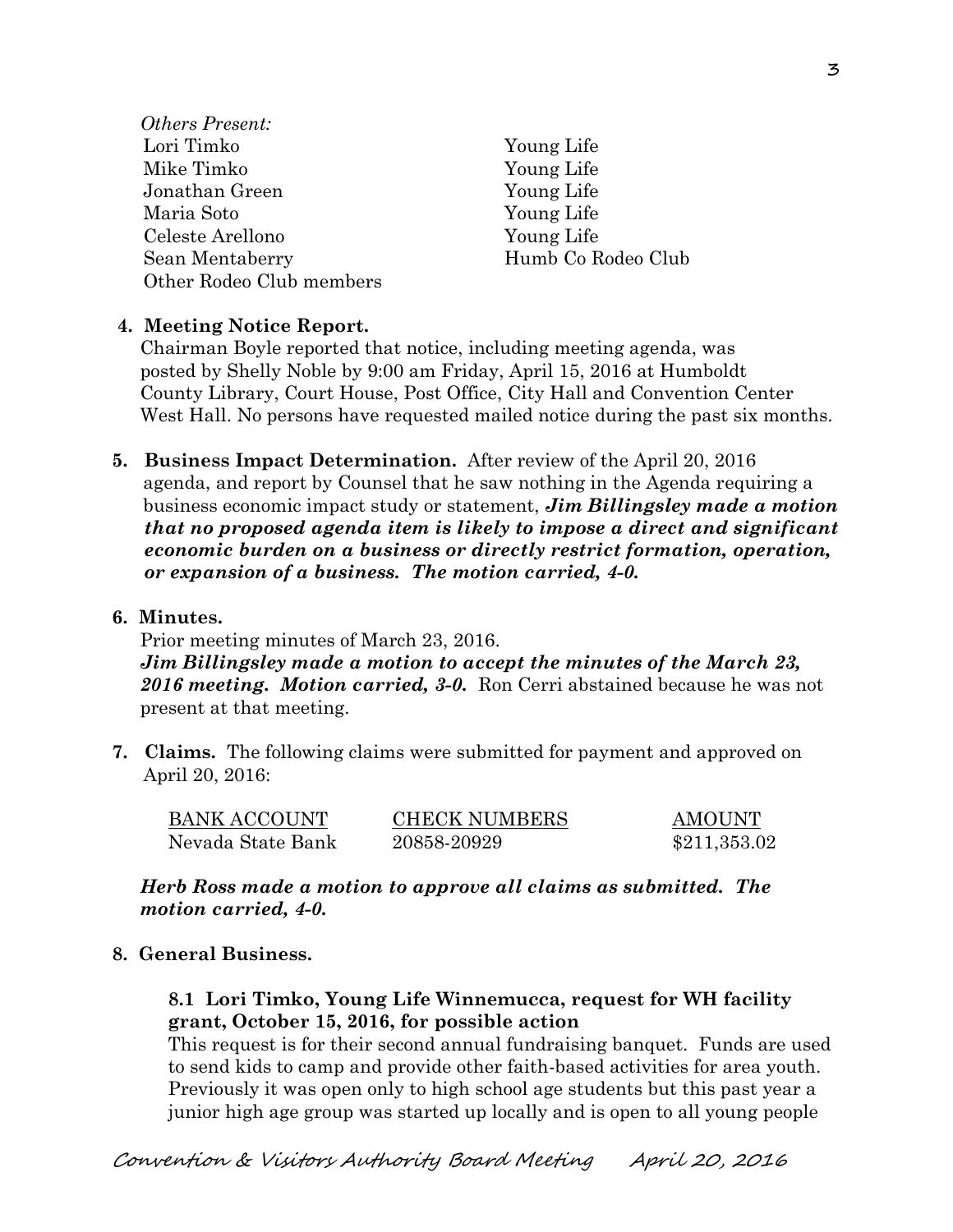in our community. The other major fundraiser for them is a golf tournament. Last year's banquet wasn't as successful as they had hoped, but it was still beneficial for the organization and they look forward to improving this year's event. *Terry Boyle made a motion to approve a \$700 West Hall facility grant (\$600 for the hall, \$100 for the kitchen) for the Young Life Winnemucca Annual Banquet, October 15, 2016. Motion carried, 4-0.*  Young Life Winnemucca is responsible for any other customary Convention Center charges.

## **8.2 Dale Owen, Humb Co High School Rodeo, April 29-May 1, 2016, request for funding, for possible action**

Sean Mentaberry and other members of the Humb Co High School Rodeo Club presented their request to the board. Sean read a statement outlining the rodeo club's use of donated funds and the local economic impact of their event. It was noted that in reviewing their financial information from 2015, the local rodeo event was quite profitable for the club. The major impact to their finances was the expenses to send competitors to the state and national high school rodeos. Board members reminded rodeo club that the WCVA allocates funds that are to be used to promote local tourism and bring people to Winnemucca/Humboldt County, not fund rodeo competitors at state and national high school rodeos held elsewhere. Even so, the board continues to support this event as it does have a positive impact during their local rodeo weekend. *Jim Billingsley made a motion to approve a \$5,000 grant to the Humboldt County High School Rodeo, April 29-May 1, 2016. Funds are to be used for awards at this rodeo. Motion carried, 4-0.* Board members asked that "Sponsored by Winnemucca Convention & Visitors Authority" be put on awards that are funded by this grant.

#### **8.3 Change of May meeting date, for possible action**

 Per NRS, this board must have their public budget hearing for the next fiscal year on the 3rd Thursday in May, May 19. Instead of having this hearing plus the regular board meeting on the 3rd Wednesday in May, the board discussed having one meeting on the date of the budget hearing. Mr. Cerri is leaving town on May 19 but is available in the morning so the board agreed to meet at 10 am on May 19.

## **8.4 Accommodations tax 9-month refund requests, for possible action, Hamlin (\$304.80)**

*Terry Boyle made a motion to approve the accommodation tax 9-month refund for Lloyd Paul Hamlin (\$304.80). Motion carried, 4-0.*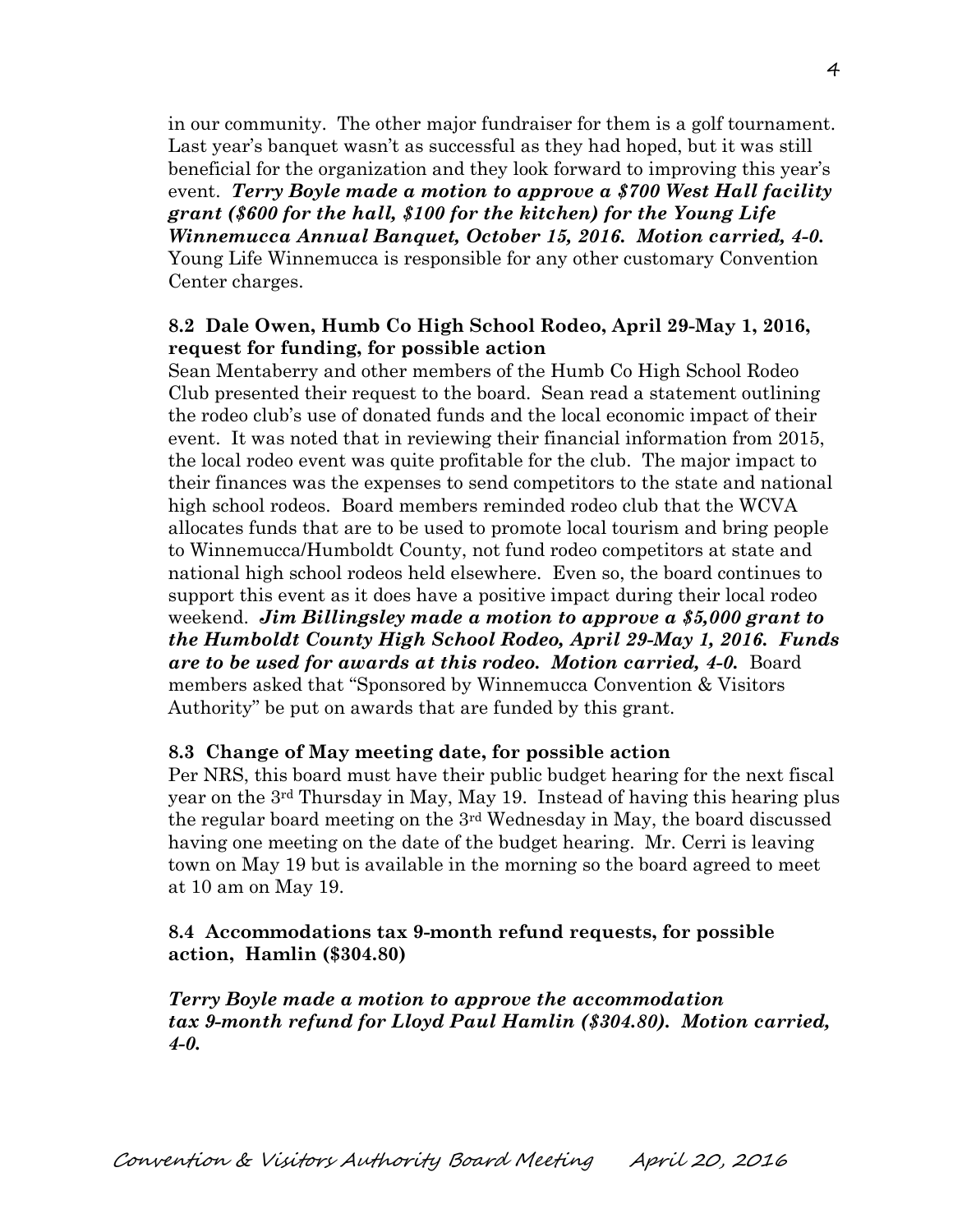## **9. Director's Report.**

#### **9.1 Financial reports on WCVA events**

The bank reconciliations for the Ranch Hand Rodeo and Tri-County Fair were included in the board packets for review.

Kim reported that the Ranch Hand Rodeo numbers are just about all in and that weekend has a profit of approximately \$14,575. The barrel race was a good addition to the weekend bringing in over 200 competitors and the horse sale prices were up this year compared to the past few years.

#### **9.2 Tony Sanchez retirement recognition, discussion only**

On May 2 Tony will be retiring from the Convention Center after almost 19 years of service. Chairman Boyle and Kim thanked Tony for his hard work and presented him with a plaque showing the board's appreciation.

#### **9.3 Joe Mackie/East Hall elevator repair update, discussion only**

It seems that anything that can go wrong with this project, will go wrong. When the Schindler personnel came to do repairs to the elevator after the necessary piece of equipment was manufactured for it, they discovered that instead of a foot or two of sand to hold the casing in place, there was 40 feet of sand. So, before any work could be started, a special vacuum truck from Boise was necessary to remove the sand. The elevator shaft is below the water table so Schindler has been able to utilize a different piece of equipment that will cover the elevator shaft so that they can complete their work and so that the shaft doesn't rust. Kim hopes that the elevator will be operational in the next week or so.

**9.4 Status of WEC covered arena, for discussion and possible action**  Just a reminder, during the Ranch Hand Rodeo barrel race, Kim noticed that one of the roof trusses was coming apart and had thought that after the event he could get it welded together at that spot. A few days later we had winds up to 49 mph which caused substantially more damage to other trusses. The arena appeared, to Kim, to be unsafe. Kim contacted the building department which "red tagged" it and it has been closed ever since. This arena is used a lot by local riders as well as in conjunction with many of our western events at the fairgrounds. Today Kim accompanied the county's insurance representative and engineer on another tour of the arena. A report will be prepared on the course of action they recommend. Since the company that manufactured this structure, along with the engineers involved, are all out of business due to some failures, and our insurance carrier has balked at making any repairs in the past, it is Kim's opinion that it does not make sense, financially, to make any repairs to the current structure. He would like the county, and this board, to consider a different kind of arena/livestock facility. Legacy Building Solutions offers an option that has buildings with steel framing and walls and a concrete foundation with a non-corrosive PVC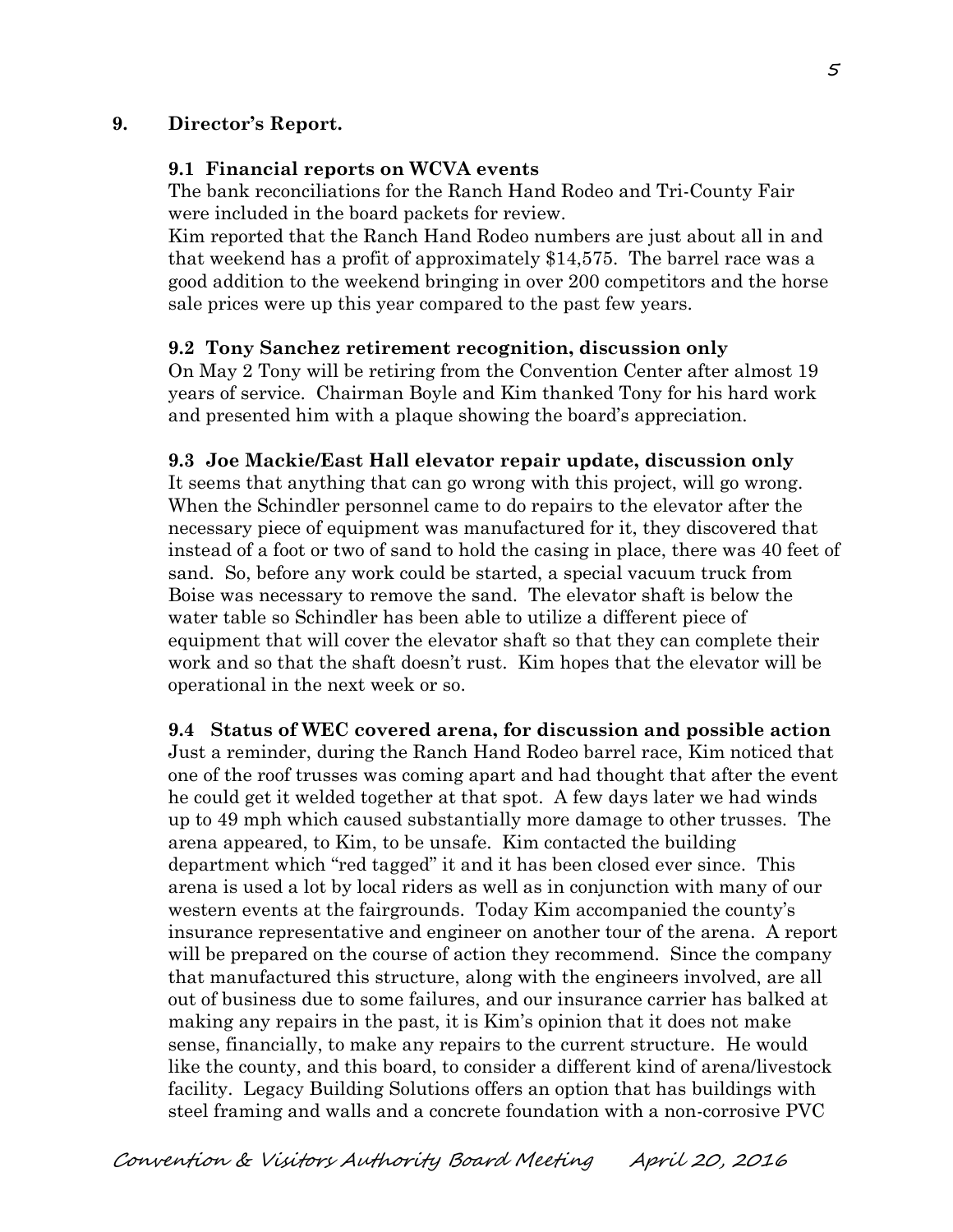fabric membrane for the roof. Our current arena is  $140' \times 200'$ . Kim proposes that the new arena be 169' x 300' and estimates that the total cost for this type of building would be \$1.2 million. With the amount of people that utilize this arena, Kim is confident that there will be support from the  $\text{Ag} \#3$ Board as well as the commission. He would like this board's support and commitment of funds that were to have been used for the Event Center addition to now be committed to this project. Board members agreed that with the number of locals that use this arena, along with annual western events, this was a project they could support but they do not want to be the sole funding source. WEC has some funds available for projects and these need to be committed once there's a plan in place on moving forward. Kim will keep this board updated as information is received from the county and/or insurance agency.

#### **10. Secretary and Counsel, Monthly report.**

**10.1 Review monthly report, for discussion** 

Bill reviewed his report.

**10.2 Chamber of Commerce report, for discussion**  This was included in Bill's report.

## **10.3 Update on delinquencies, possible request for authorization of disclosure of confidential information of one or more licensees & possible action**

No report.

**10.4 Possible standardized delinquency procedure, timetable & forms, for discussion & possible action**  No report.

## **10.5 Report on Commissioners' change of positions of Hotel & Motel Representatives creating Business Representative vacancy, for information**

At their meeting on Monday, the commissioners changed designations on our board in the hope that it would open up a wider pool of interested individuals. Terry Boyle is now the Motel Representative. Herb Ross is the Hotel Representative. The Business Representative position will be advertised in The Humboldt Sun. Mr. Mendiola encouraged the board to give their input once those that are interested have submitted their letters of interest.

**10.6 Possible recommendation for Business Representative vacancy & possible report to County Administrator, for discussion**  See item 10.5.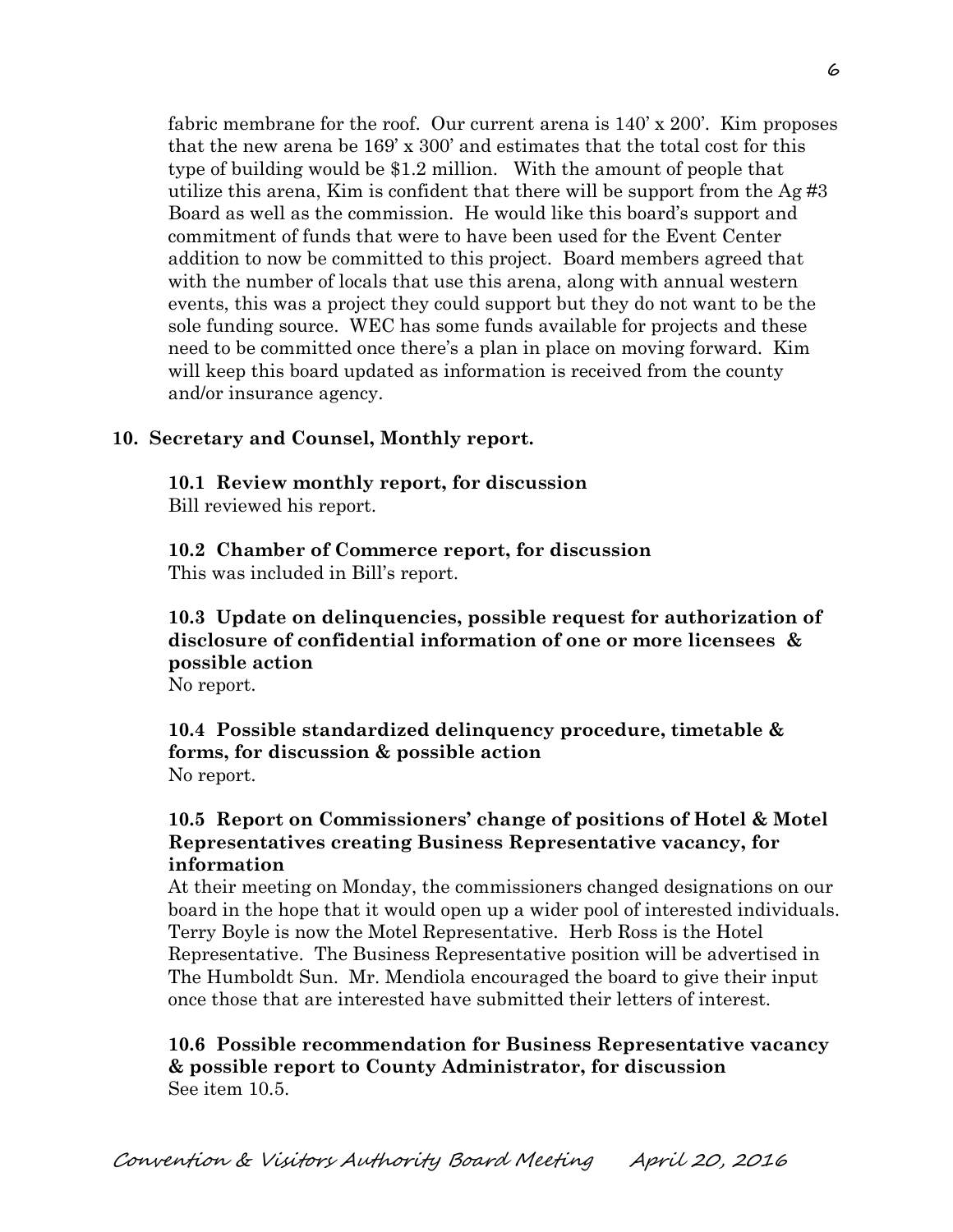## **10.7 Possible election to fill vacancy in Treasurer position, for discussion & possible action**

After some discussion, board members will wait to elect a Treasurer until after the new board member has been appointed.

## **10.8 Update on Joe Mackie/East Hall parking deck repair project, for discussion**

Work has started. The engineer should be here next week and the xray work for the tension cables will be completed soon.

**10.9 Possible update on Intersection Beautification, Winnemucca Recreation project, Winnemucca Arts Center & Visitor Center, Events Complex riding arena, for discussion & possible action**  No report.

## **11. Board Administrator.**

## **11.1 March Financial Reports, for discussion**

Room taxes continue to decline but the gap between last year and this year is narrowing.

# **11.2 Room tax audit report**

No report.

## **12. Other Business.**

## **12.1 Board vacancies**

Don served as the WCVA representative on two boards. These were the Board of Trustees for the Western Art Roundup and the Buckaroo Hall of Fame. Bill will add these designations to next month's agenda so action may be taken.

## **13. Regular Business. Next Meeting. The Board confirmed the next regular meeting date of Thursday, May 19, 2016, 10:00 am.**

## **14. Adjourn.** *Jim Billingsley made a motion to adjourn this meeting. Motion carried, 4-0.*

The meeting was adjourned at 5:20 pm to the next regular meeting, or to the earlier call of the Chairman or to the call of any three (3) members of the Board on three (3) working days notice.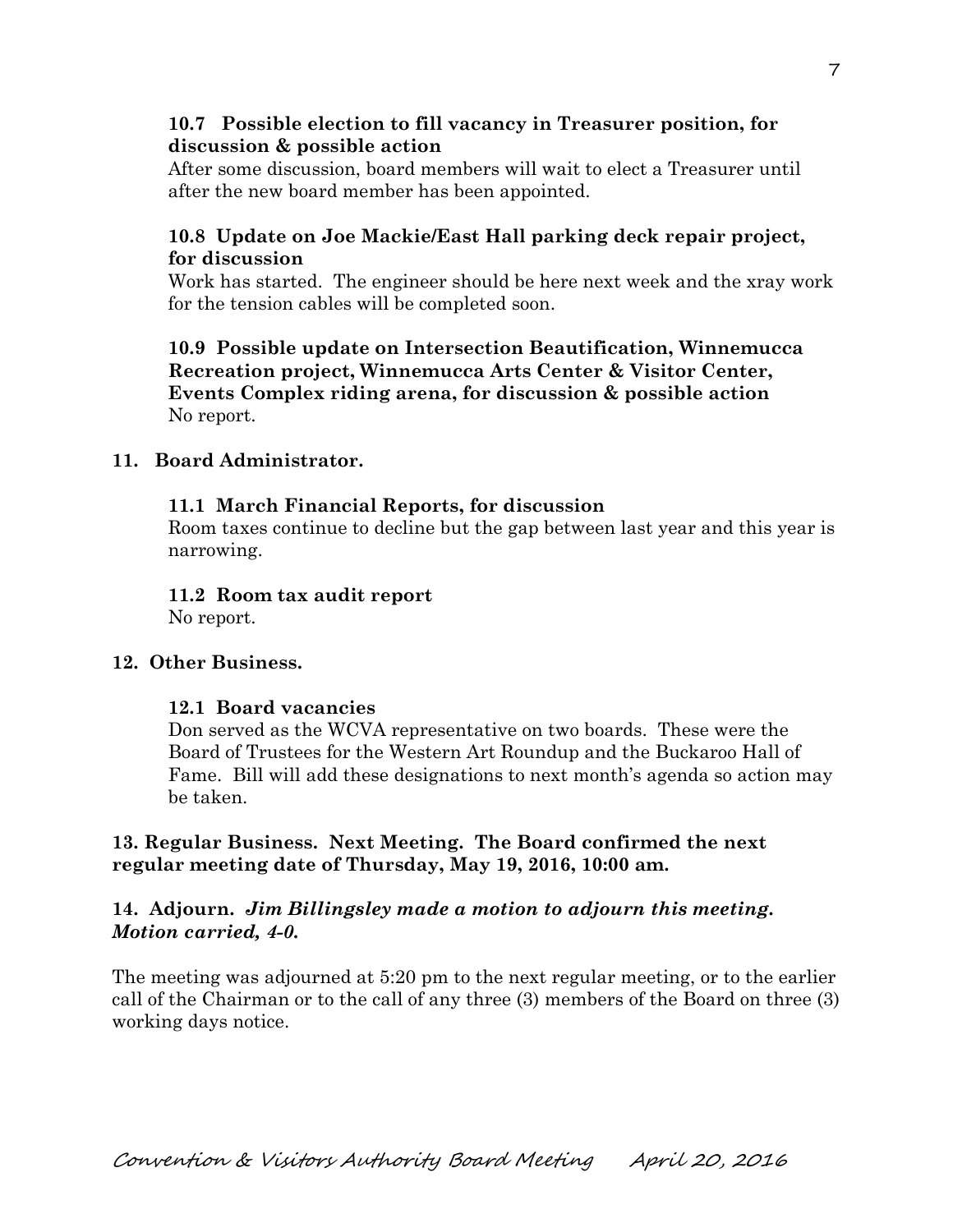Respectfully submitted,

Shelly Noble

APPROVED ON \_\_\_\_\_\_\_\_\_\_\_\_\_\_\_\_\_\_\_\_\_\_\_\_\_\_\_\_, 2016

As written\_\_\_\_\_\_\_\_\_\_\_\_\_\_\_

As corrected \_\_\_\_\_\_\_\_\_\_\_\_\_

Winnemucca Convention & Visitors Authority Board

 $\_$  ,  $\_$  ,  $\_$  ,  $\_$  ,  $\_$  ,  $\_$  ,  $\_$  ,  $\_$  ,  $\_$  ,  $\_$  ,  $\_$  ,  $\_$  ,  $\_$  ,  $\_$  ,  $\_$  ,  $\_$  ,  $\_$  ,  $\_$  ,  $\_$  ,  $\_$  ,  $\_$  ,  $\_$  ,  $\_$  ,  $\_$  ,  $\_$  ,  $\_$  ,  $\_$  ,  $\_$  ,  $\_$  ,  $\_$  ,  $\_$  ,  $\_$  ,  $\_$  ,  $\_$  ,  $\_$  ,  $\_$  ,  $\_$  , TERRY BOYLE HERB ROSS Chairman and Vice Chairman and Motel Representative Hotel Representative

Position Vacant JIM BILLINGSLEY Treasurer and City Representative Business Representative

\_\_\_\_\_\_\_\_\_\_\_ \_ \_\_\_\_\_\_\_\_\_\_\_\_\_\_\_ \_\_\_\_\_\_\_\_\_\_\_ \_\_\_\_\_\_\_\_\_\_\_\_\_\_\_\_\_\_

RON CERRI County Representative

\_\_\_\_\_\_\_\_\_\_\_\_\_\_\_\_\_\_\_\_\_\_\_\_\_\_\_\_\_\_\_\_\_\_

Convention & Visitors Authority Board Meeting April 20, 2016